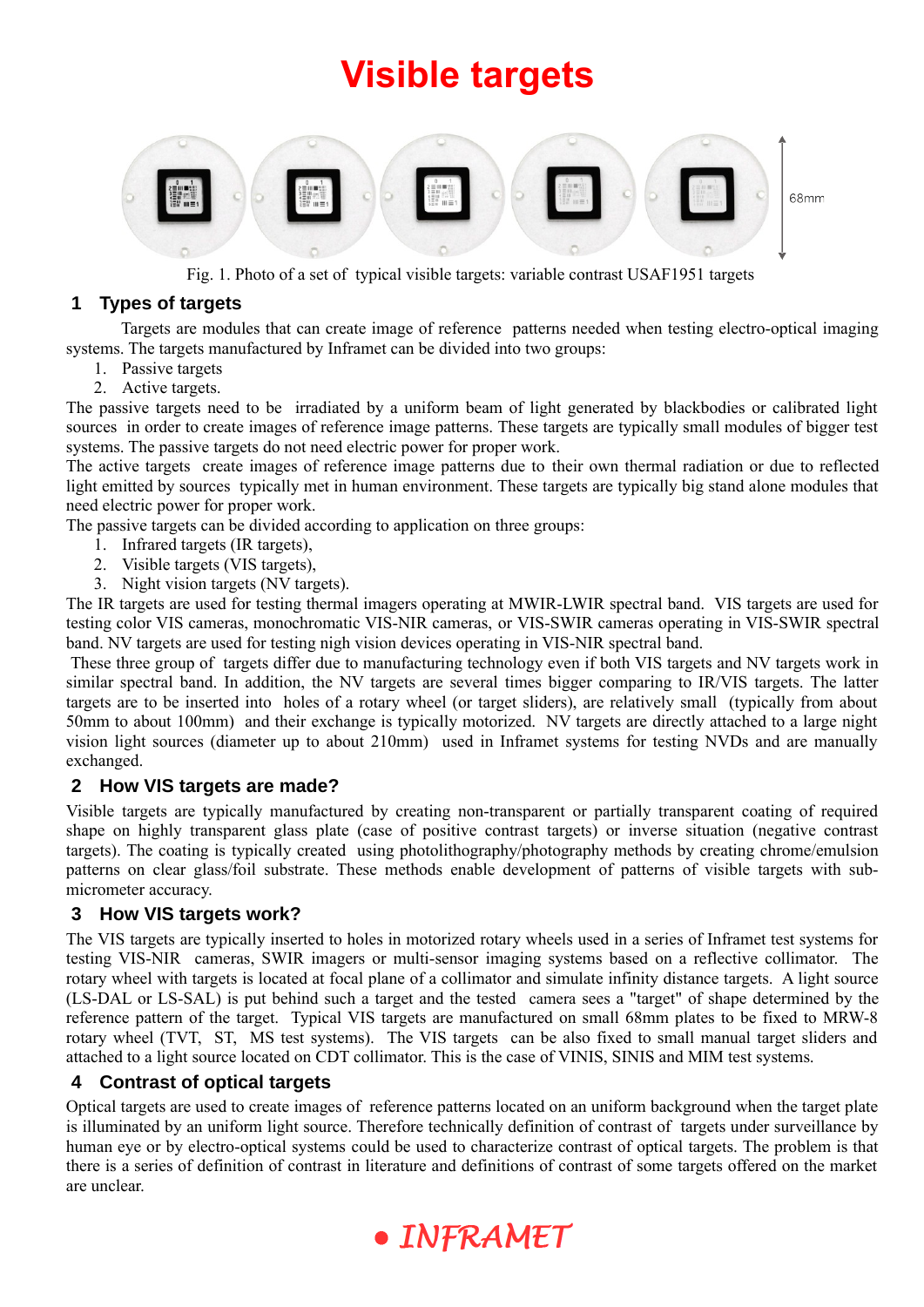Inframet typically uses Weber definition of contrast

<span id="page-1-1"></span>
$$
Contrast = \frac{L_T - L_B}{L_B} \tag{1}
$$

where  $L_T$  is luminance of the target.  $L_B$  is luminance of the background. In case of optical targets luminance can be treated as transmission (or reflectance) and the formula (1) is converted to new form

$$
Contrast = \frac{\tau_T - \tau_B}{\tau_B} = \tau_{Rel} - 1 \tag{2}
$$

where  $\tau_{\text{Rel}}$  is relative transmission of the target (ratio of transmission of the target to transmission of the background.

Inframet has accepted Weber definition of contrast of optical targets because this definition is used by two old NATO standards [[2](#page-1-5)[-3\]](#page-1-4) that regulate testing night vision devices (image intensifier systems). The standard Stanag 4348 presents formula that is practically identical as formula ([2](#page-1-1)) but transmission is replaced by reflectance (assumption that reflective targets are used).

Both the standards [[2](#page-1-5)[-3\]](#page-1-4) recommends testing night vision devices using optical targets that generate image of dark reference target located on uniform bright background. In fact, testing of all types of VIS-SWIR imaging systems (visual optical systems, VIS-NIR cameras, VIS cameras, SWIR imagers) is typically done using such targets.

The formula [\(2\)](#page-1-1) indicates the contrast of target plates recommended by the standards [[2](#page-1-5)[-3](#page-1-4)] and typically used in testing VIS-SWIR imagers is below zero and logically such targets should be called negative contrast targets because they generate negative contrast image [[4\]](#page-1-0). However, manufacturers of optical targets for unknown reasons call targets that generate image in form of dark pattern on a bright uniform background as positive contrast targets and targets that generate image in form of bright pattern on a dark uniform background as negative contrast targets [[5](#page-1-3)[-6\]](#page-1-2). In order to correlate with this market reality Inframet uses the same positive contrast/negative contrast definition although it is against logic of formula [\(2\)](#page-1-1) and some literature [[4\]](#page-1-0).

Literature

- 1. https://en.wikipedia.org/wiki/Contrast\_(vision)
- <span id="page-1-5"></span>2. STANAG 4348, Definition of nominal static performance for image intensifier systems.
- <span id="page-1-4"></span>3. STANAG 4351, Measurement of the minimum resolvable contrast (MRC) of image intensifier systems.
- <span id="page-1-0"></span>4. Werner Adrian, Visibility of targets, Transportation Research Record 1241, 1989
- <span id="page-1-3"></span>5. https://www.edmundoptics.com/p/2-x-2-negative-1951-usaf-resolution-target/4305/
- <span id="page-1-2"></span>6. https://www.thorlabs.com/newgrouppage9.cfm?objectgroup\_id=4338

#### **5 Patterns of VIS targets**

INFRAMET manufactures VIS targets that can generate images of three main patterns: USAF1951, semi-moon, dot cross (Table 1).

Table 1. Patterns of VIS targets typically manufactured by Inframet



Applications of targets in Table 1 are presented below.

#### **5.1 USAF1951 targets**

Visible targets are mostly used as resolution targets. There have been proposed many different types of resolution targets. However, Inframet prefers positive contrast (opaque pattern on transmissible substrate) USAF 1951 target because of its universality (ability to measure resolution of both low resolution and high resolution imagers).

The USAF 1951 targets of 100% contrast are available commercially from many different sources because 100% contrast targets are relatively easy to be manufactured. However, the typical targets of 100% contrast poorly simulate real low contrast targets met at field conditions and are almost useless to measure real performance of VIS-NIR, and SWIR cameras.

Therefore Inframet offers USAF1951 targets in two forms:

- 1. positive 100% contrast USAF 1951 target for simple tests like resolution measurement,
- 2. set of five positive variable contrast USAF 1951 targets for expanded tests like Minimum Resolvable Contrast measurement.

Inframet has mastered technology of variable contrast resolution targets and Inframet offers USAF 1951 targets of contrast from about 4% to 100%. This span of contrast enables accurate testing and evaluation of performance of VIS-NIR cameras and SWIR cameras against real low contrast targets. It should be emphasized that ability of testing VIS-NIR cameras against low contrast target is of critical importance because such targets dominate in real applications. In addition, two VIS-NIR cameras often have similar resolution but differ much when low contrast targets are used. Therefore Inframet highly recommend making MRC tests for evaluation of VIS-NIR camera and also for any camera sensitive in VIS-SWIR range. Parameters of typical set of variable contrast USAF1951 targets for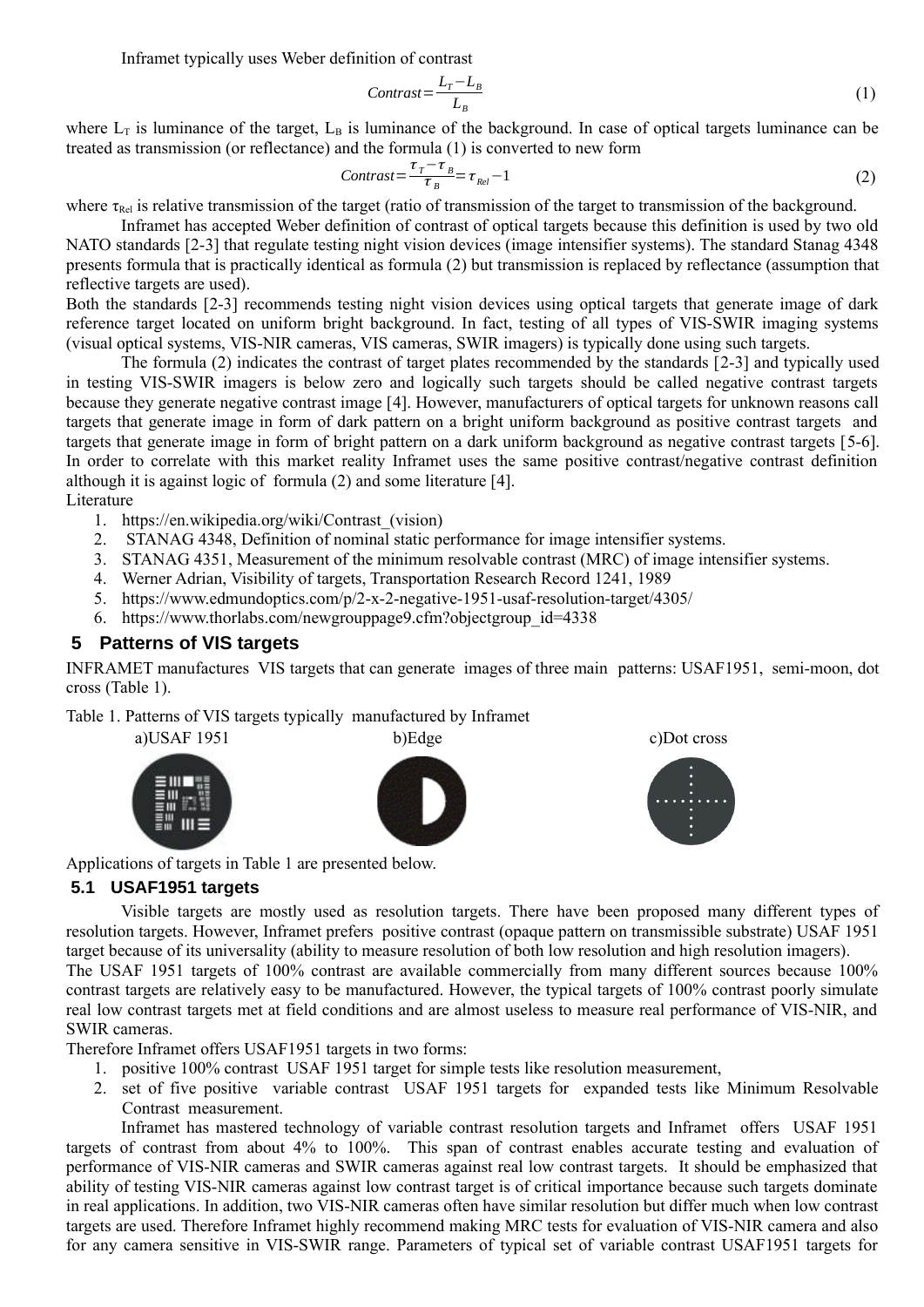# **Visible targets**

MRC test are shown in Table [2](#page-2-0).

It should be noted that contrast of VIS targets depends slightly on wavelength. Therefore Inframet delivers the variable contrast USAF 1951 targets having contrast measured for three popular types of VIS-SWIR imagers: color visible cameras, monochromatic VIS-NIR cameras, nocontrast of targets is measured at three bands: VIS cameras (color cameras)sensitive in 450-750nm band, VIS-NIR cameras (monochromatic CMOS cameras) sensitive in 400-1000nm band, SWIR cameras (non cooled InGaAs cameras) sensitive in 950-1700nm band.

| Technology                                                                           | Parameter                                                                                                                                     |
|--------------------------------------------------------------------------------------|-----------------------------------------------------------------------------------------------------------------------------------------------|
| number of targets for MRC tests                                                      | 6                                                                                                                                             |
| Contrast of set of targets                                                           | distributed in range from about $4\%$ to $100\%$                                                                                              |
| Spatial frequency range                                                              | 1-456 lp/mm for 100% contrast target<br>at least from 1 lp/mm to 128 lp/mm for lower contrast targets                                         |
| Spectral bands dependence                                                            | contrast of targets is measured at three bands: VIS (color)<br>cameras), VIS-NIR (monochromatic cameras), SWIR (non<br>cooled InGaAs cameras) |
| Dimensions of internal plate where resolution about $25x25$ mm<br>pattern in located |                                                                                                                                               |
| Diameter of total target plate                                                       | typically about 68mm<br>(depends on type of rotary wheel to be used                                                                           |

<span id="page-2-0"></span>Table 2. Parameters of typical set of variable contrast USAF1951 targets for MRC test

## **6 Edge targets**

Edge targets are typically manufactured to have a single hole in metal sheet in form of a semi-moon or semi-square. The latter shape has advantage of larger area on both sided of the edge that can be analysed.

These targets are used in measurements of modulation transfer function MTF of thermal imagers to simulate step change of temperature. Inframet offers edge targets having local deviation from straight line at level below  $2 \mu m$ . It is a sharp contrast to typical edge targets cut from thin metal sheets using laser technology when the deviation can be as high as 10 µm and this non perfect shape of the edge can influence measurement results.

The edge targets are typically delivered as so called slanted edge target. It means that the edge line is slightly rotated by an angle about 5º relative to vertical/horizontal planes. This slanting is needed to enable subpixel sampling of edge image during MTF calculation.

## **7 Dot cross targets**

Dot cross targets are used to create, after they are fixed at collimator focal plane, images of known angular size. Imager of these targets generated by tested imagers are analysed by software and FOV and distortion are measured.